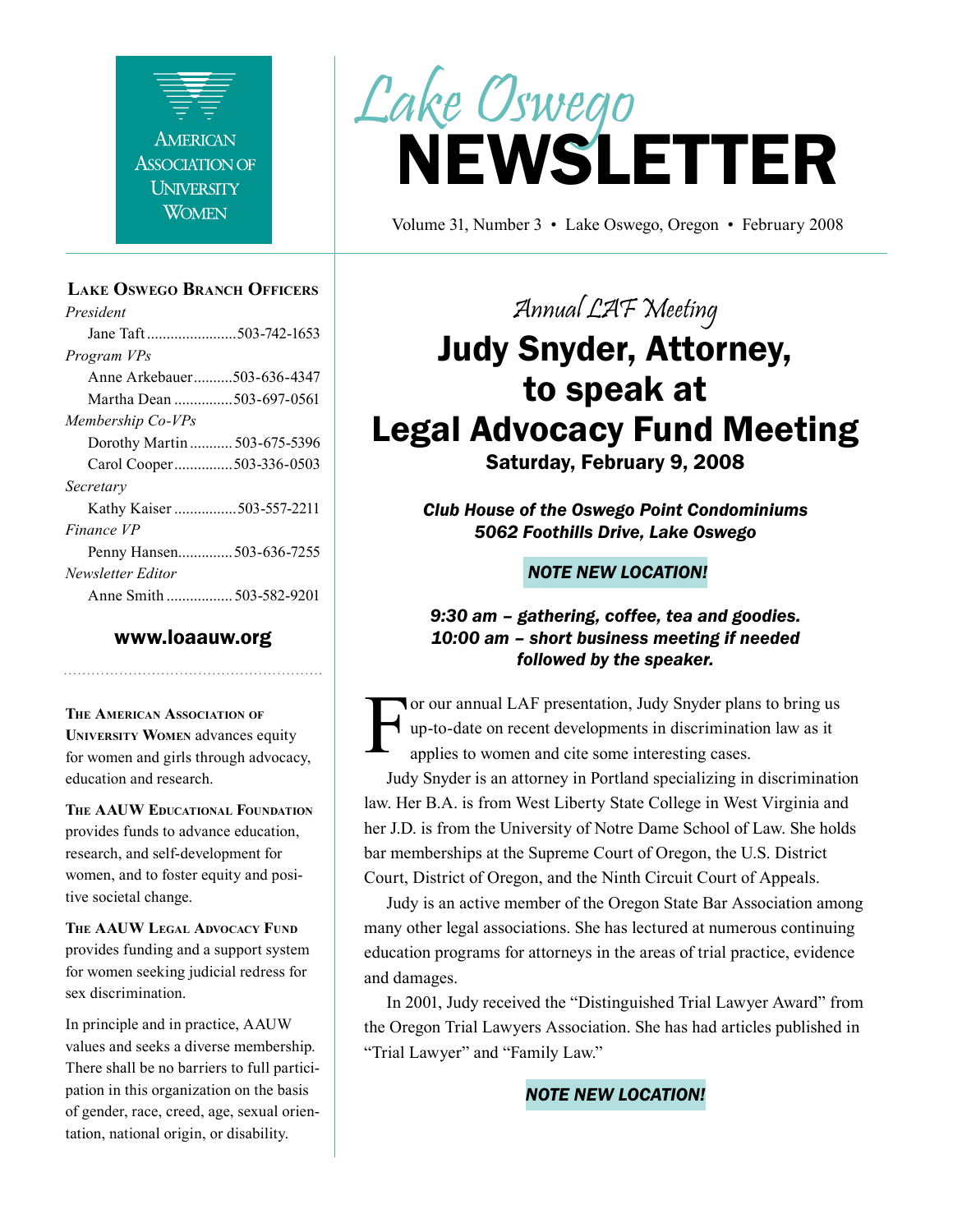# Jottings from Jane



February is the month when the branch focuses<br>its attention on the Legal Advocacy Fund. For<br>those of us in Oregon, the mention of LAF mos<br>often brings to mind the case of Vicky Dugan vs. Ore its attention on the **Legal Advocacy Fund**. For those of us in Oregon, the mention of LAF most often brings to mind the case of Vicky Dugan vs. Oregon State University. Many of us have met her. Many more have heard the tale of how, in addition to the financial assistance she received from LAF, the members of the Corvallis branch were a constant friendly presence in the courtroom, opened their homes to her, and on a day-today basis offered both practical and moral support.

Do you realize that LAF is the nation's largest legal fund focused solely on sex discrimination in higher education? Since 1981 the AAUW Legal Advocacy Fund has helped students, faculty, staff, and administrators in higher education challenge discriminatory practices such as sexual harassment, denial of tenure or promotion, pay inequity, and inequality in women's athletics programs.

In addition to support for suits against discrimination, the LAF offers referrals through a network of attorneys and experts. Network partners provide initial consultations to individuals considering or conducting sex discrimination litigation against colleges and universities. The Network — more than 300 participants in 48 states and the District of Columbia — provides plaintiffs and potential plaintiffs with the information they need to make the best decisions about their legal recourse. Network partners include attorneys with expertise in Title VII, sexual harassment, Title IX, pay equity, and other areas. Network experts, who are often called on as potential expert witnesses, specialize in areas relevant to sex discrimination such as the psychological effect of discrimination on professional women, and institutional practices.

# LAF is the nation's largest legal fund focused solely on sex discrimination in higher education

LAF has for the past ten years offered a Campus Outreach Program to educate students and staff about sex discrimination issues, share ways to address and prevent sex discrimination, and provide action steps toward creating a more equitable campus climate.

Contributions to the Legal Advocacy Fund are another way in which we, individually and as a branch, demonstrate that we know that Equity is Still an Issue. Please bear that in mind when you are asked to donate to this cause.

# Legal Advocacy Fund

Send this form and check payable to **AAUW Legal Advocacy Foundation**, Pia Welch, Chair, PO Box 116, Lake Oswego, OR 97034. (503) 697-3825.

| Name                                                         |           |
|--------------------------------------------------------------|-----------|
| Gift Amount \$                                               |           |
|                                                              |           |
|                                                              |           |
|                                                              | State Zip |
|                                                              |           |
| (For donations of \$25 and above)                            |           |
| Contributions are tax-deductible as charitable contributions |           |

*for federal and state tax purposes.*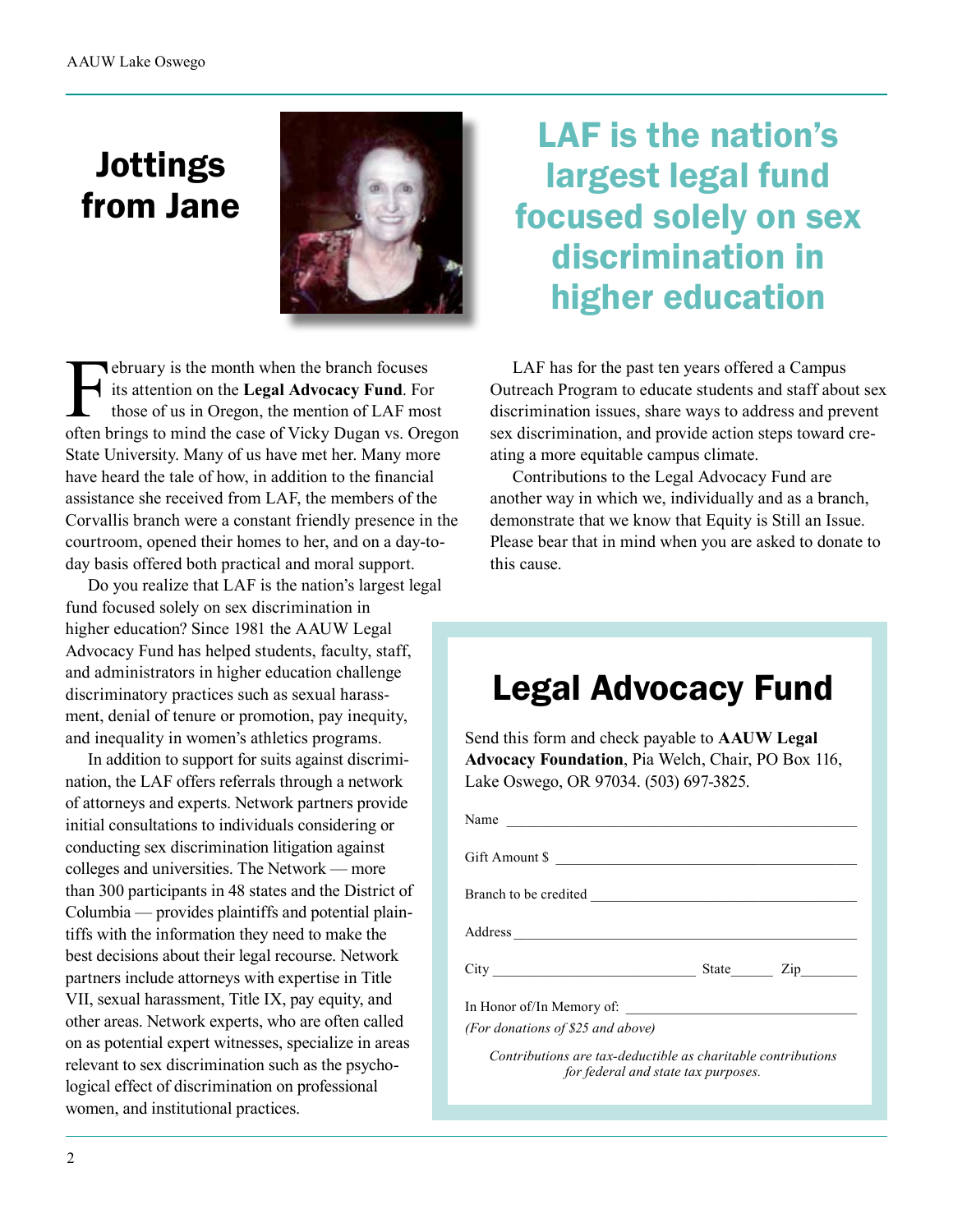# Interest Groups

#### *Tuesday Morning Books*

*4th Tuesday at 9:45 a.m.* February 26, 2008, 9:45 a.m. Hostess: Pat Filip Leader: Sue Johnston Book: *Suite Francaise* by Irene Nemirovsky

#### *Interpretive Books*

*3rd Thursday at 9:30 a.m.* February 21, 2008, 9:30 a.m. Hostess: Linda Watkins Leader: Ann Keddie Book: *The Most Famous Man in America: The Biography of Henry Ward Beecher* by Debby Applegate

#### *Thursday Evening Books*

*4th Thursday at 7:30 p.m.* February 28, 2008, 7:30 p.m. Hostess: Connie Tyson Intro: Connie Tyson & Gary Schaub Book: *Franklin and Winston* by Jon Meacham

### *Friday Books*

*4th Friday at 10:00 a.m.* New members are most welcome to join this book group — Call Martha Dean at 503-697-0561 if you would like more information.

February 22, 2008, 10:00 a.m. Hostess: Joan Morgan Presenter: Milly Bennett Book: *The Tipping Point: how little things can make a big difference* by Malcolm Gladwell

### *Movie Group*

*2nd Tuesday of each month.* Call Jo Ann Frost for more information: 503-624-0871 or ldfrost@spiritone.com

#### *Portland Center Stage*

February 28, 2008 at 12 noon *The Beard of Avon* At the Gerding Theater (Mainstage Theater) at the Armory in the Pearl District (128 NW 11th Avenue, Portland, 503-445-3700). *Please call Laura Eyer for more information: 503-982-3522, eyerfamily@wbcable.net.*

### *Laffalot Bridge*

*2nd and 4th Mondays at 1:00 p.m.* This casual two-table group needs substitutes. If you would like to be added to our list or would just like more information, please contact susanhornung@hotmail.com or telephone 503-635-4893.

#### *Fourth Wednesday Bridge*

*4th Wednesday at 1:00 p.m.* Call Betty Hittle at 503-636-7034 for more information about this bridge group.

### *Eat Ethnic*

*3rd Tuesday at 6:30 p.m. (usually)* New members are always welcome to join this group, which dines at a variety of ethnic restaurants during the year. Members are welcome to bring spouses and friends. To be added to the email notification list or be called each month, contact Susan Hornung at susanhornung@hotmail. com or call 503-635-4893.

#### *Exploring the Northwest*

For more information on this group, contact Susan Kingzett, 503-656-5970 or sezett@msn.com, or Shirley Ward, 503-636-4437 or wardsp@comcast.net.

### **Directory** Additions and Changes

Included in this issue of the newsletter is an insert with all the additions and changes (to date) to the 2007-08 Directory. Please print out the sheet (both sides), then fold and insert into your Directory.

The newsletter is sent by email to the majority of our branch members, and this saves the Branch quite a lot of money in postage costs. However, some members do not have an email address or prefer to receive a hard copy of the newsletter through regular mail. If you currently receive your newsletter by email but would prefer to receive a hard copy through regular mail, please advise Sandra Hoover, Dorothy Martin, or Anne Smith.

As always, please notify Dorothy Martin of any corrections to your Directory information.

NEXT BOARD MEETING

TUESDAY, FEBRUARY 26 7:15 P.M.

MARYLHURST LIBRARY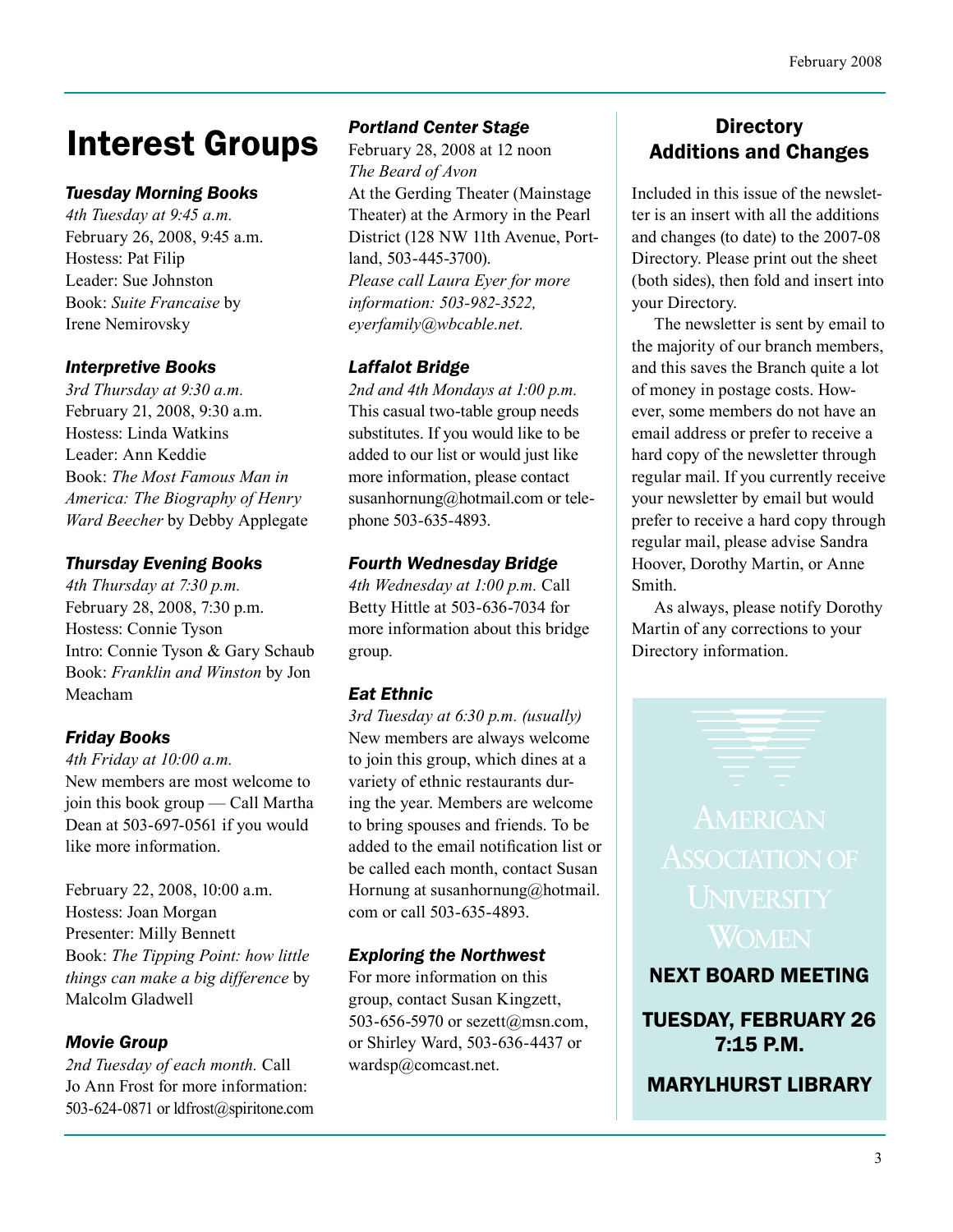| <b>Sunday</b> | <b>Monday</b>         | <b>Tuesday</b>                                     | Wednesday                        | <b>Thursday</b>                                         | <b>Friday</b>      | <b>Saturday</b>      |
|---------------|-----------------------|----------------------------------------------------|----------------------------------|---------------------------------------------------------|--------------------|----------------------|
|               |                       |                                                    |                                  |                                                         | 1                  | $\sqrt{2}$           |
| 3             | $\overline{4}$        | 5                                                  | 6                                | $\overline{7}$                                          | $\,8\,$            | 9<br>Monthly Meeting |
| 10            | 11<br>Laffalot Bridge | 12<br>Movie Group                                  | 13                               | 14                                                      | 15                 | 16                   |
| 17            | 18                    | 19<br>Eat Ethnic                                   | 20                               | 21<br>Interpretive<br><b>Books</b>                      | 22<br>Friday Books | 23                   |
| 23            | 25<br>Laffalot Bridge | 26<br><b>Tuesday Books</b><br><b>Board Meeting</b> | 27<br>Wednesday<br><b>Bridge</b> | 28<br>Thursday Evening<br><b>Books</b><br>Theater Group | 29                 |                      |

### Lake Oswego Branch • FEBRUARY 2008 Calendar



AAUW 1600 Fall Oaks Court West Linn, OR 97068

. . . . . . .

February 2008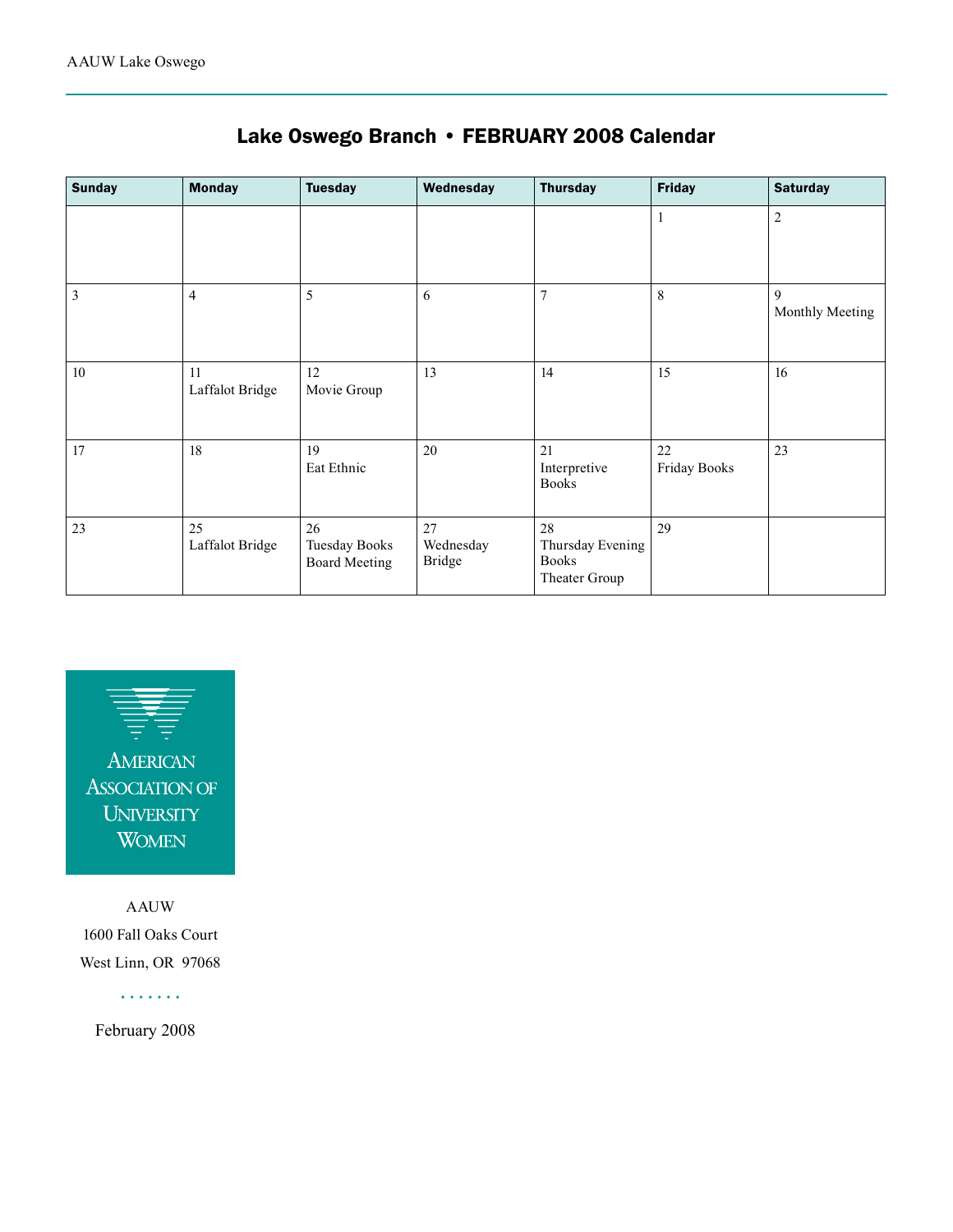| TO THE 2007-08 DIRECTORY<br>CHANGES AND ADDITIONS<br>and insert into<br>your directory<br>Print this sheet<br>(both sides) | Please notify Dorothy Martin of any corrections to the Directory.<br>as of January 20, 2008 | <b>Member additions to the Directory</b>                                     | 503-720-0498<br>B.A. History, Law JD-Golden Gate Univ.<br>ROSEMARY C. CORRIE<br>Lake Oswego, OR 97034<br>14211 Dolph Ct. | M.A. Wayne State, Math, PhD, Univ. of Toledo, Math Curriculum<br>dwyer.nancy@gmail.com<br>B.A. Marquette, M.A. Wayne State, Guidance & Counseling<br>503-293-2842<br>NANCY DWYER (Thomas)<br>10004 SW Quail Post Rd.<br>Portland, OR 97219<br>and Instruction | M.A. English, Oakland Univ., Rochester, Michigan<br>503-387-3391<br><b>JACOUELYN GATEWOOD</b><br>5017 Foothills Road Apt. "A"<br>Lake Oswego, OR 97034 | JACQUELINE "CACKIE" KYLE (Chip) 503-387-3940<br>cvkyle@comcast.net<br>cell 847-404-1404<br>Scripps' 68 History, Counseling & Guidance '69<br>Lake Oswego, OR 97035<br>109 Garibaldi St. | kajmeyer@earthlink.net<br>503-635-6184<br>Lake Oswego, OR 97034<br>1010 Upper Devon Lane<br>ANN C. MEYER (Jim)<br>University of Utah |
|----------------------------------------------------------------------------------------------------------------------------|---------------------------------------------------------------------------------------------|------------------------------------------------------------------------------|--------------------------------------------------------------------------------------------------------------------------|---------------------------------------------------------------------------------------------------------------------------------------------------------------------------------------------------------------------------------------------------------------|--------------------------------------------------------------------------------------------------------------------------------------------------------|-----------------------------------------------------------------------------------------------------------------------------------------------------------------------------------------|--------------------------------------------------------------------------------------------------------------------------------------|
| Marcia Pickens-ColeShe is listed twice. Cancel the one on page<br>15.                                                      | Victoria vonTagenCorrect the spelling of her last name. She<br>also goes by Viki.           | Her address is 6 Eagle Crest Drive. Also<br>P.O. Box 116, 97034<br>Pia Welch | Change email to bewillis@easystreet.net<br>Bettirae Willis                                                               |                                                                                                                                                                                                                                                               |                                                                                                                                                        |                                                                                                                                                                                         |                                                                                                                                      |